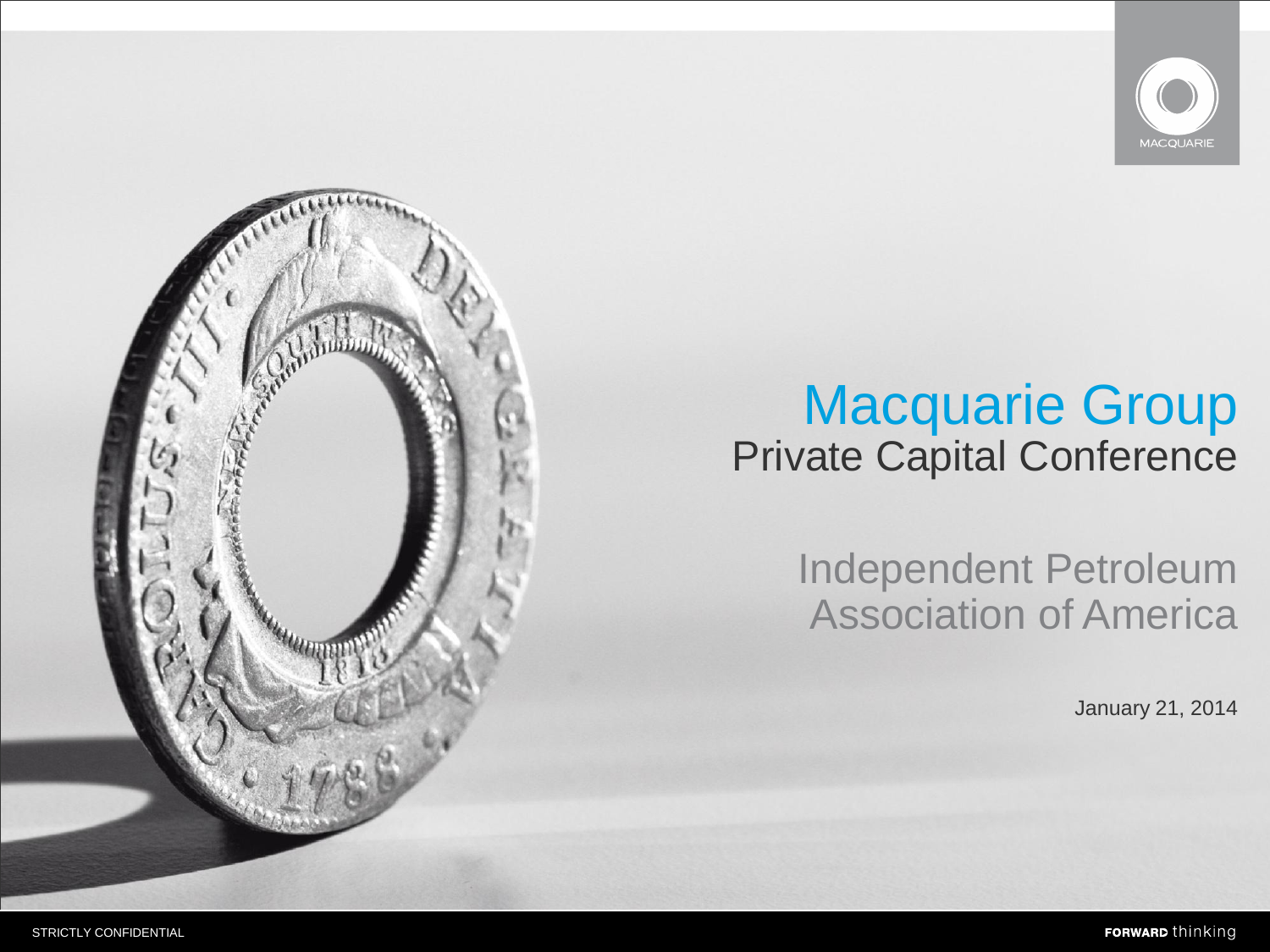## Important notice and disclaimer



The material in this presentation has been prepared by Macquarie Group Limited and its affiliates and subsidiaries worldwide ("Macquarie") for general informational purposes only. This information is given in summary form and does not purport to be complete, accurate or updated. Information in this presentation, including forecast financial information, should not be considered as an offer, solicitation, advice or a recommendation in relation to holding, purchasing or selling securities or other financial products or instruments and does not take into account your particular investment objectives, financial situation or needs. Before acting on any information you should consider the appropriateness of the information having regard to these matters, any relevant offer document and in particular, you should seek independent financial advice. All securities and financial product or instrument transactions involve risks. The information and services described above are not provided to and may not be used by any person or entity in any jurisdiction where the provision or use thereof would be contrary to applicable laws, rules or regulations of any governmental authority or regulatory or self-regulatory organization or clearing organization or where Macquarie is not authorized to provide such information or services. Some products and services described above may not be available in all jurisdictions or to all clients.

This presentation may contain forward looking statements including statements regarding our intent, belief or current expectations with respect to Macquarie's businesses and operations, market conditions, results of operation and financial condition, capital adequacy, specific provisions and risk management practices. Readers are cautioned not to place undue reliance on these forward looking statements. Macquarie does not undertake any obligation to publicly release the result of any revisions to these forward looking statements to reflect events or circumstances after the date hereof to reflect the occurrence of unanticipated events. While due care has been used in the preparation of forecast information, actual results may vary in a materially positive or negative manner. Forecasts and hypothetical examples are subject to uncertainty and contingencies outside Macquarie's control. Past performance is not a reliable indication of future performance.

Other than Macquarie Bank Limited, no entity mentioned herein is an authorized deposit-taking institution for the purposes of the Banking Act (Commonwealth of Australia) 1959, and such entity's obligations do not represent deposits or other liabilities of Macquarie Bank Limited ABN 46 008 583 542. Macquarie Bank Limited does not guarantee or otherwise provide assurance in respect of the obligations of such other entity. Macquarie Bank Limited maintains Representative Offices in the states of Illinois, New York and Texas, but is not authorized to conduct business in the US.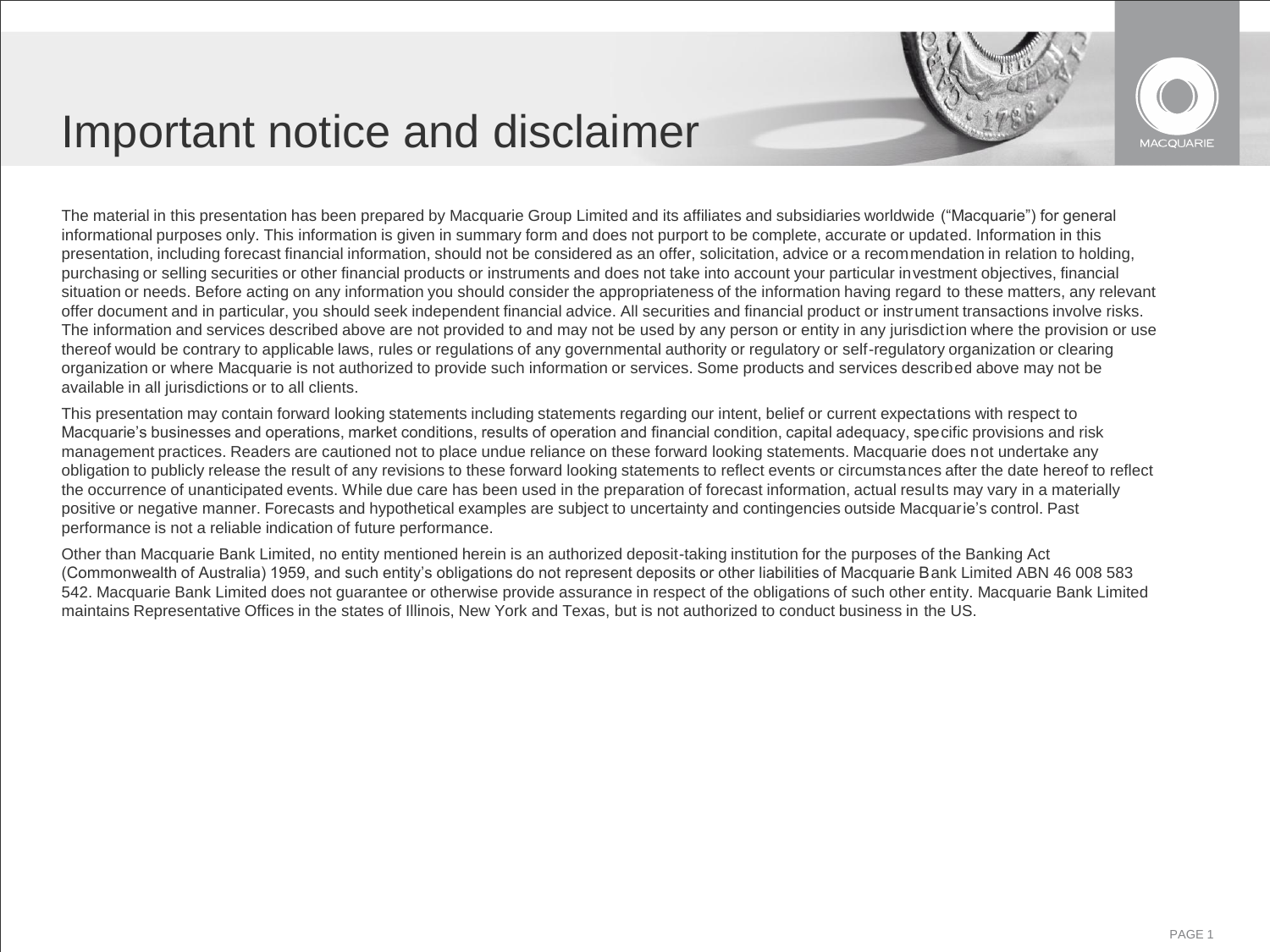## Macquarie Group at a glance





A global, diversified financial services provider



Some numbers exclude some JVs

Notes: (1) Market cap as of January 15, 2014; (2) AUM as of September 30, 2013; AUD exchange rate of 0.89 as of January 15, 2014; (3) Staff numbers as of September 30, 2013; (4) AUM as of September 30, 2013; (4) AUM as of 30, 2013; AUD exchange rate of 0.89 as of January 15, 2014; includes all infrastructure assets; (5) All figures reflect global activity, and include acquisitions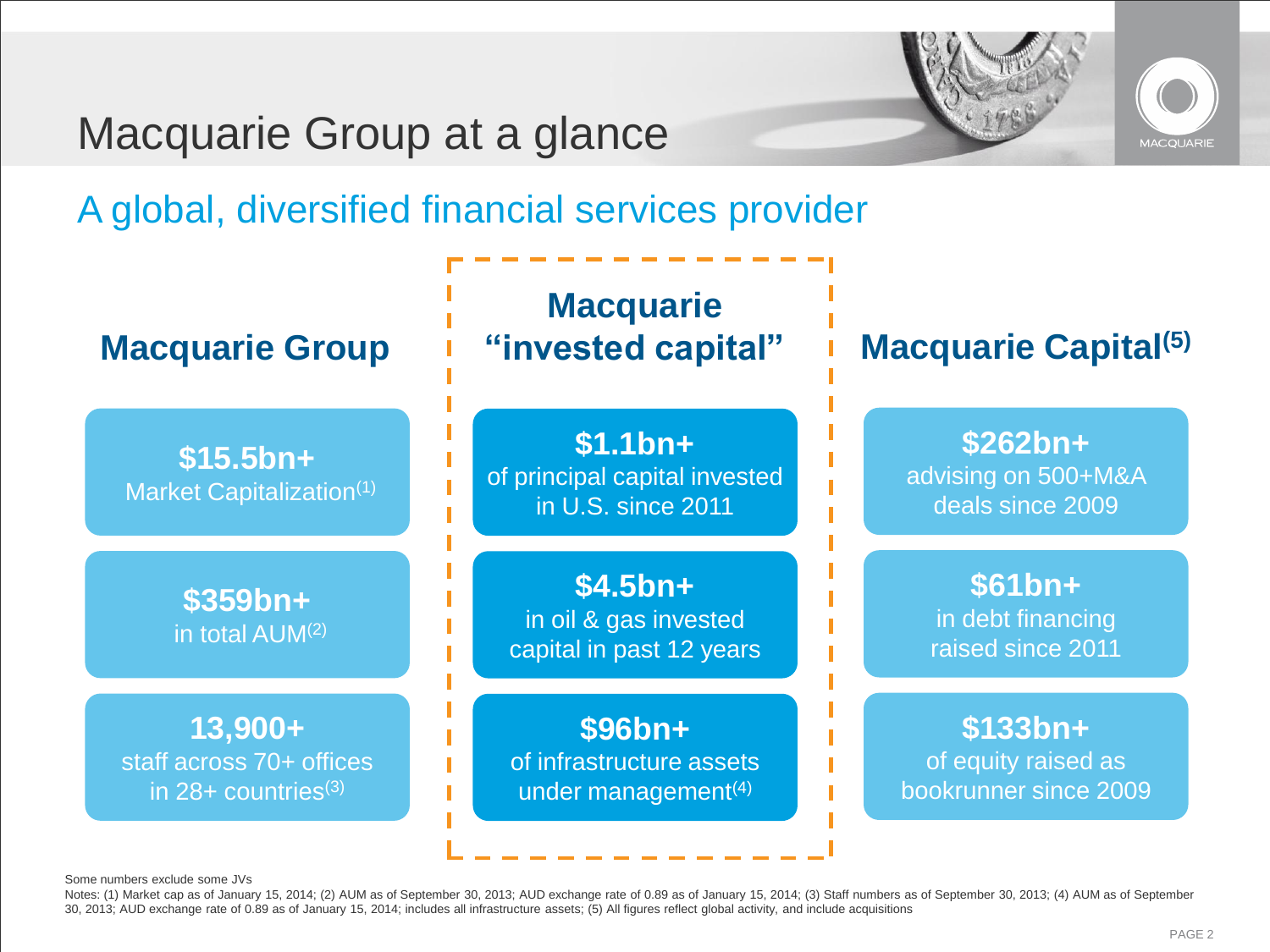

## Committed to the Energy sector

## 300+ people in Houston focused on the Energy sector



"Metals and Energy Capital" and "Energy Markets" are part of Fixed Income, Currencies and Commodities (FICC) which is part of Macquarie Bank Limited. Principal Transactions, Mergers, Acquisitions & Divestitures, and Capital Markets are all part of "Macquarie Capital" Notes:

(1) Mergermarket as of November 12, 2013; universe includes transactions with target E&P assets located in North America, South America and Asia Pacific; includes transactions of Tristone Capital acquired by Macquarie in 2009; (2) Natural Gas Intelligence Press Inc for 3Q 2013; (3) Macquarie Energy Capital Document, as of July 2013; (4) As of July 2013; (5) As of September 30, 2013

**MACOUARI**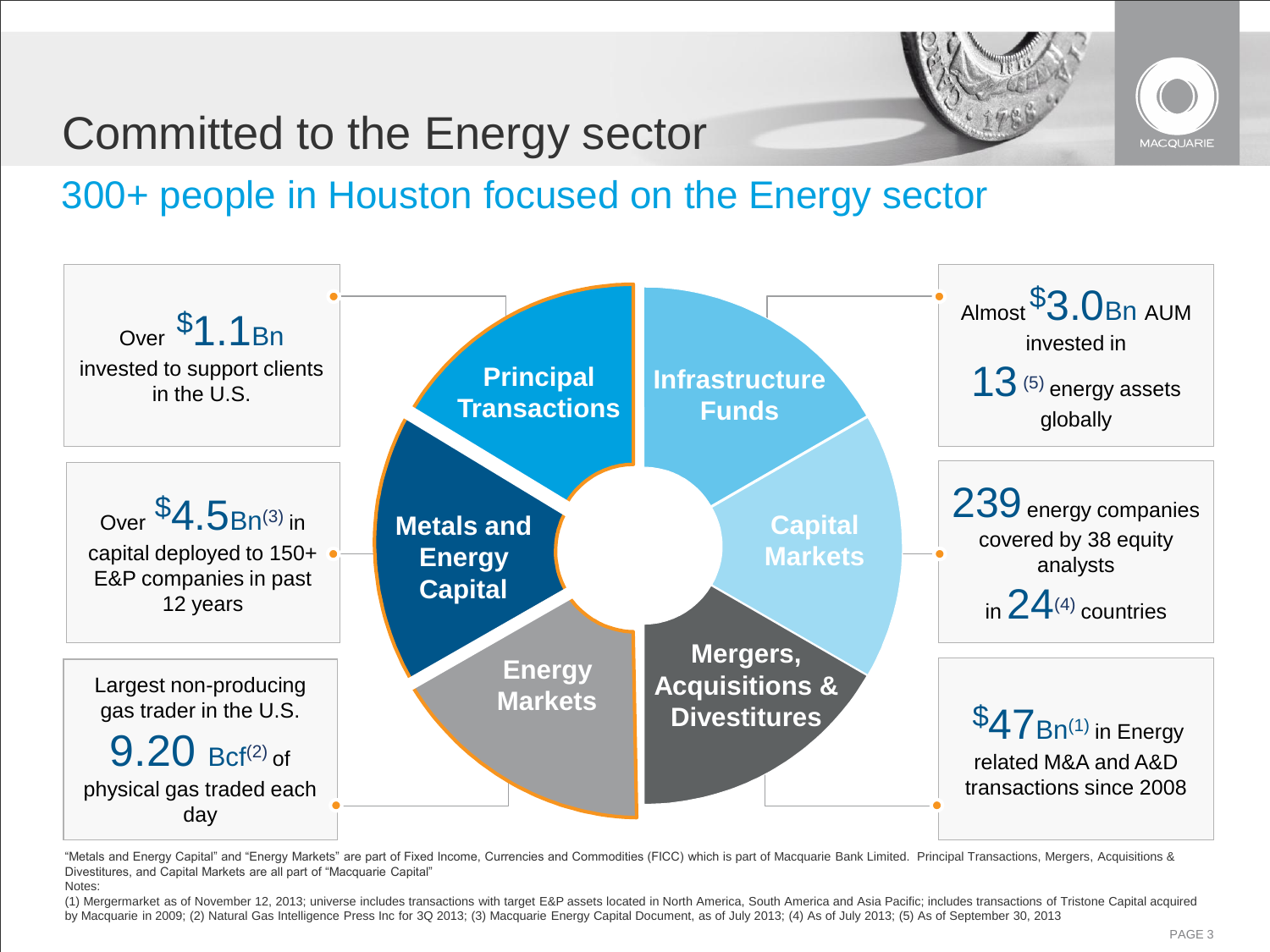

## Energy Markets Division

Global presence across key energy centers with financial and physical commodity capabilities

**Top North American gas marketers: 3Q 2013 By wholesale physical volumes sold, third quarter (in Bcf/d)** 

| <b>Company</b>          | <b>Bcf/d</b> |
|-------------------------|--------------|
| <b>BP</b>               | 21.50        |
| <b>Shell Energy</b>     | 11.60        |
| <b>ConocoPhillips</b>   | 11.25        |
| <b>Macquarie Energy</b> | 9.20         |
| <b>EDF Trading</b>      | 7.62         |
| <b>Tenaska</b>          | 6.40         |
| <b>Chevron</b>          | 5.84         |
| <b>JP Morgan</b>        | 5.58         |
| <b>Sequent</b>          | 5.40         |
| J. Aron & Co.           | 4.18         |

### **9+ year track record of serving North America at all major points in the U.S. and Western Canada**

 $\bullet$  Includes structured supply solutions, asset management, and physical pipeline and index options

| Oil                                                                                                                        | <b>Natural gas</b>                                                      |
|----------------------------------------------------------------------------------------------------------------------------|-------------------------------------------------------------------------|
| Physical crude and product<br>marketing and trading<br>Crude oils, jet fuel,<br>gasoline, fuel oil, diesel,<br><b>NGLs</b> | Natural gas trading<br><b>NYMEX Henry Hub</b><br><b>Basis locations</b> |
| Financial options and<br>derivatives                                                                                       | Physical marketing,<br>origination & structuring                        |
| WTI, Brent, Dubai,<br>Crude oil basis hedging                                                                              | Liquefied natural gas                                                   |
| Crude differentials<br>(WTS, MARS, WCC,<br>WCS, Midland/Cushing)                                                           | Optimization of natural<br>gas storage                                  |
| Commodity linked finance<br>VPPs / prepays<br>Structured term loans<br>Hedge monetizations                                 |                                                                         |
| Hedging & risk management                                                                                                  |                                                                         |

Strategic asset management

Storage and logistics

### Source: Natural Gas Intelligence Press Inc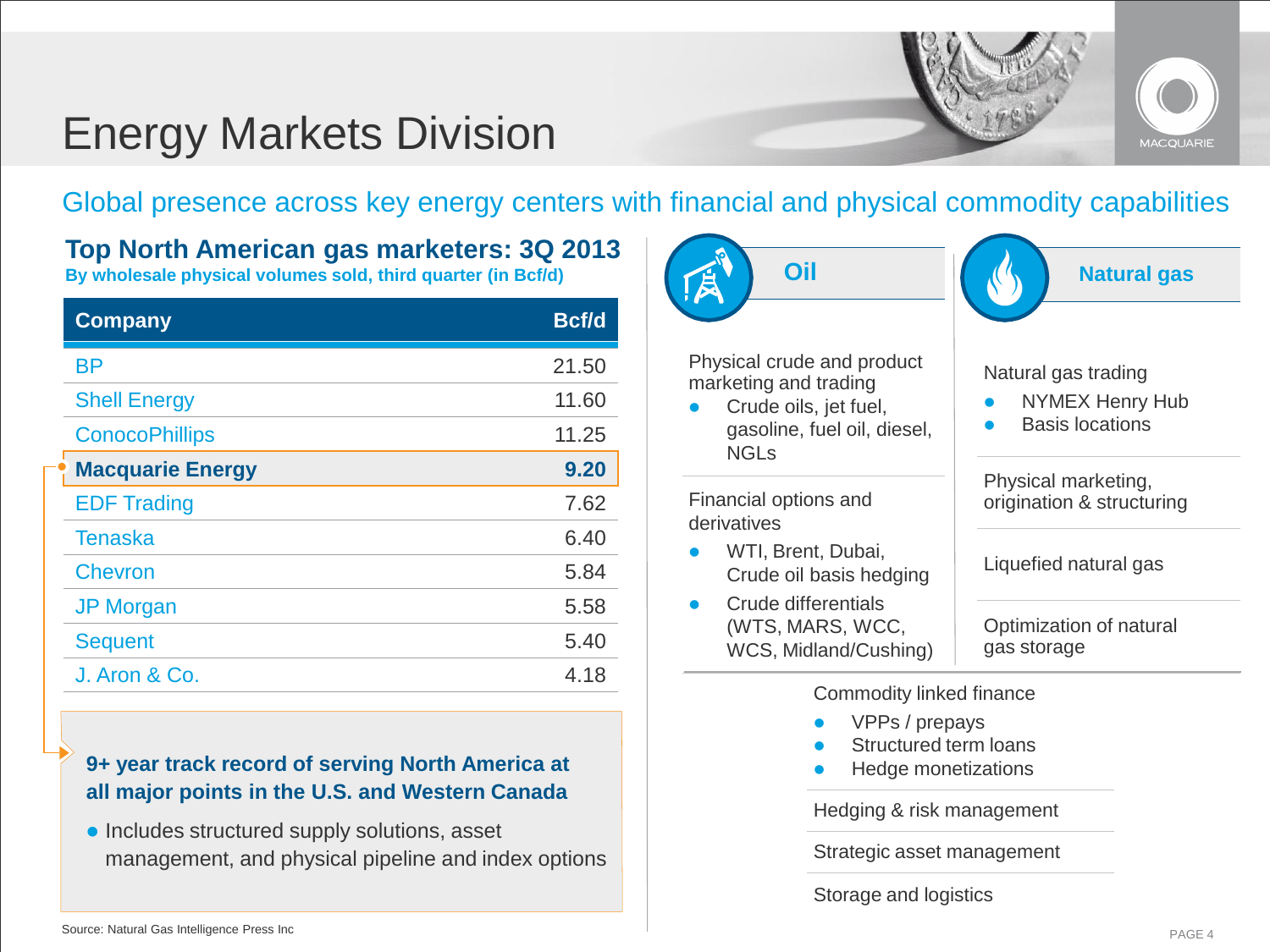

# Macquarie Energy Capital

## World leader in natural resource investments: 150+ deals and \$4.5bn+ funded in last 12 years

## **Energy Capital provides a wide array of debt and equity capital for the upstream oil and gas industry**

- Structured and project finance ("Mezzanine")
- Subordinated debt
- Convertible debt
- Conforming senior debt
- Volumetric production payments ("VPPs")
- Alternative JV development capital
	- Financial Working and Net Profits Interest Farm-ins
	- Limited Term ORRIs or NPIs
- Public and private equity capital
- International lending and equity investment capability

**Debt deal size:** \$20-\$150m

**Equity Hold:**  \$5-\$25m

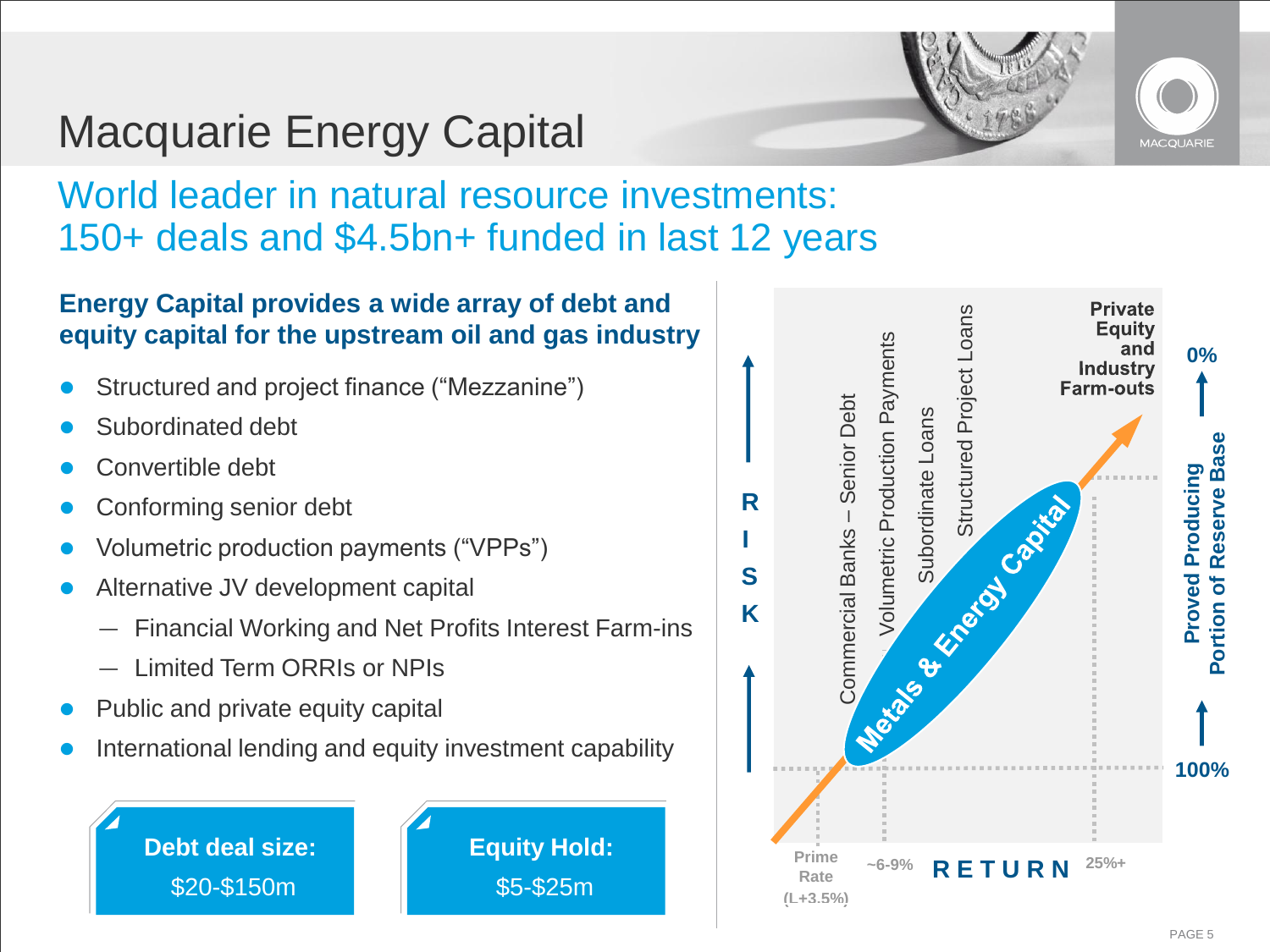

## Macquarie Capital – Principal Capital

Macquarie invests off its own balance sheet which provides for flexible investment opportunities



"Macquarie Capital" refers to Macquarie Capital Group Limited, its worldwide subsidiaries and the funds or other investment vehicles that they manage. Macquarie Capital Group Limited is an indirect, wholly-owned subsidiary of Macquarie Group Limited Notes:(1) Excluding infrastructure and fund investments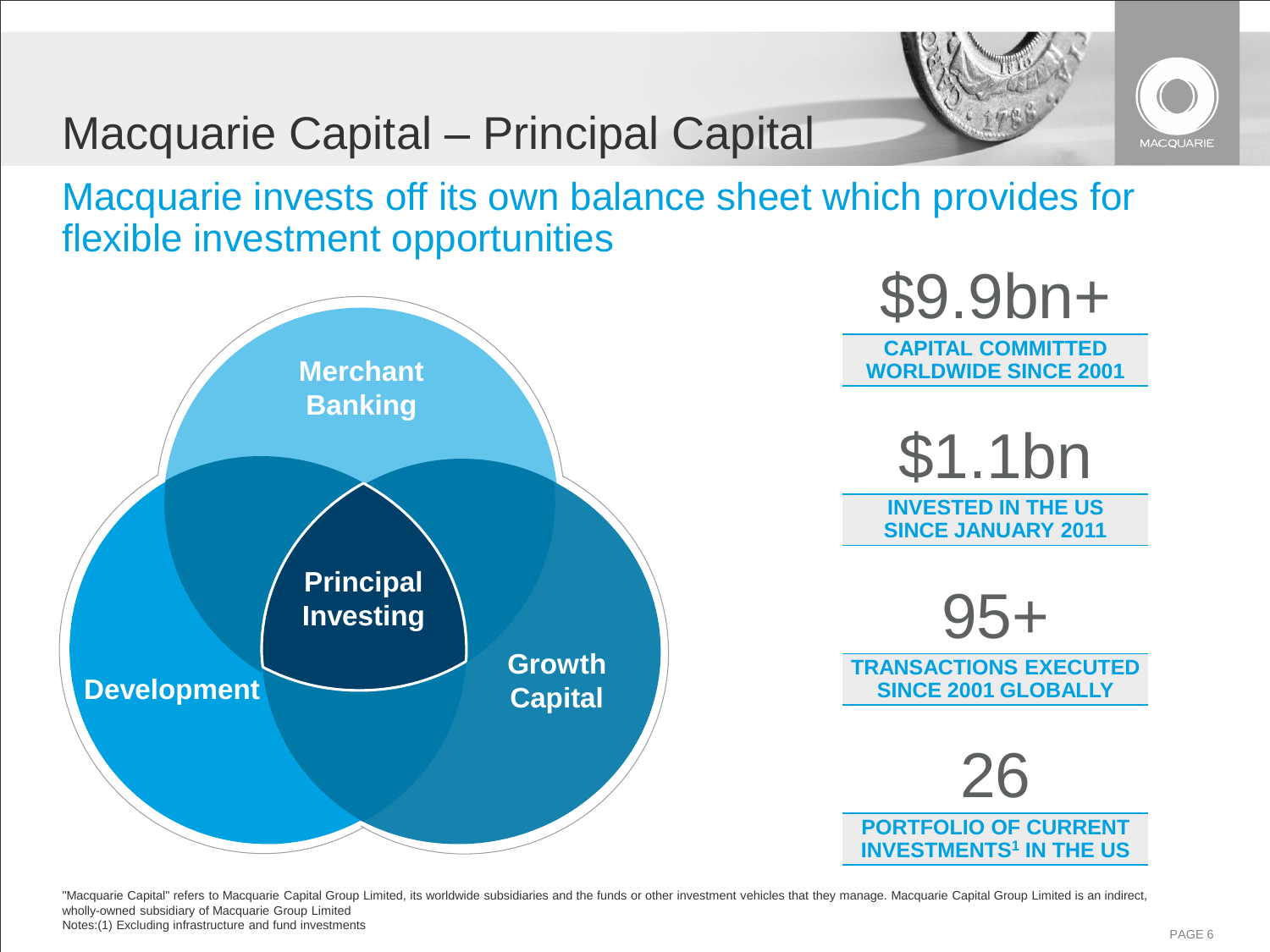## New E&P principal capital strategy – Growth capital





### Small to midcap strategy with focus on development upside

- Merchant banking like bridge capital with medium term investment outlook
- **Flexibility** Comfortable investing in non-operated positions in core development areas

**Companies, Sponsors and Entrepreneurs**

### Complementary to private and public companies, private equity and entrepreneurs

- Constructive outlook for both oil and gas assets and commodity outlook
- Value-added partnership with extensive, firm-wide sector expertise — Commodity structuring, offtake, asset and infrastructure experience
- Prefer to partner, non-control oriented investments

**Unique Capital Solutions**

Custom-tailored structured investment solutions

- Asset finance, preferred equity, common equity
- Varying degree of investment type with flexibility towards range of riskadjusted opportunities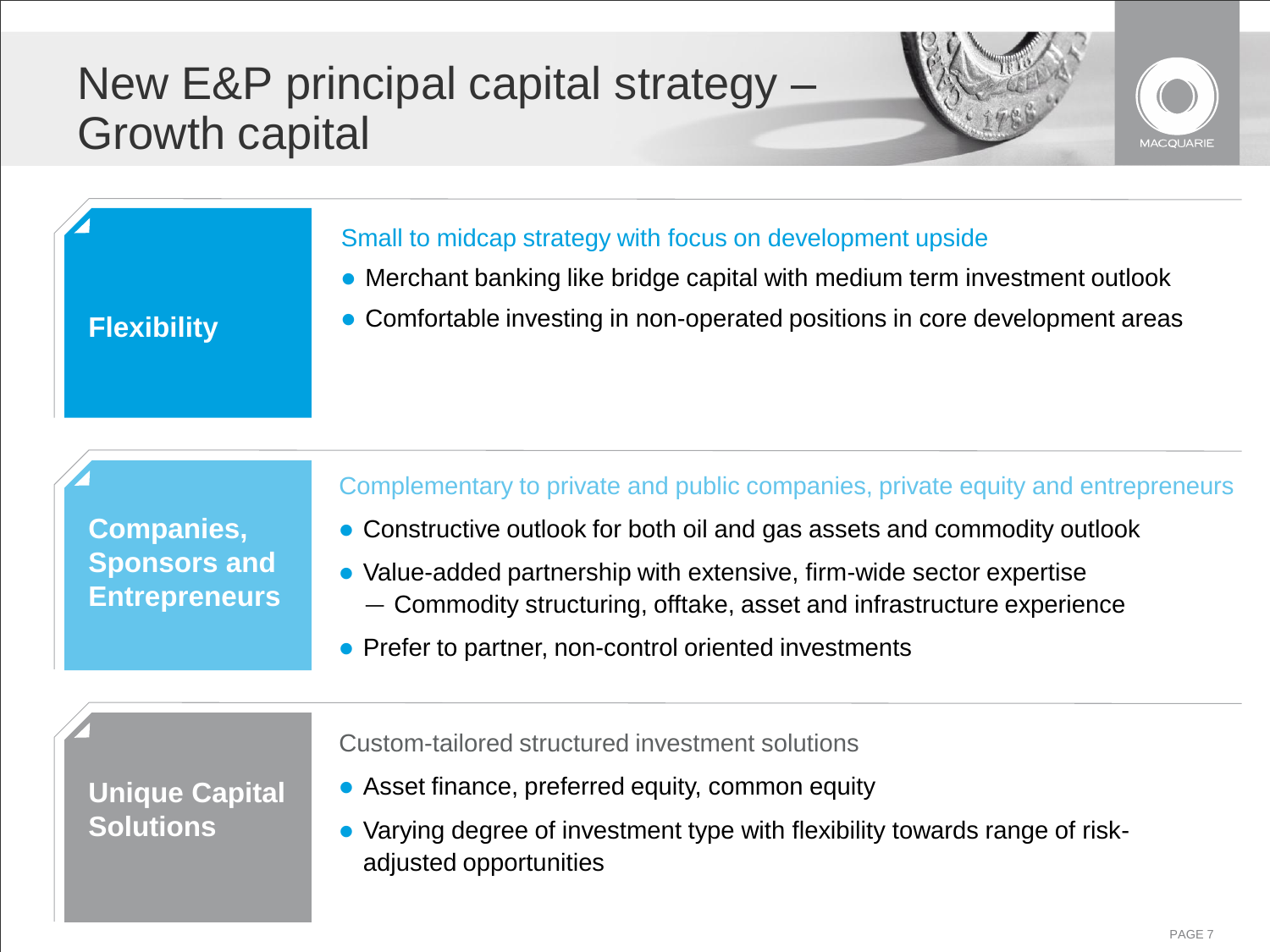

# Principal capital – Investment types

Macquarie seeks to invest principal across a spectrum of opportunities

### **Reserve Development Funding**

- Capital for well development and proving up reserves
- Via drilling partnership, farm-in or drilling carry
- Resource plays, oil fields, tight oil

### **Entrepreneur / Growth Equity Investment**

- Direct investment, including minority interest
- Capital used to purchase leases and fund drilling

### **Acquisition Funding / Co-Investment**

- Short to medium term equity capital to facilitate or bridge acquisition size
- Acquire production, exploit development upside, manage risk, utilize hedging

### **E&P Team Asset Funding**

- Participate with management teams, private equity or institutional investors to fund lease acquisition and well development
- Operated and non-operated interest

### **Oil & Gas Infrastructure Capex Funding**

- Development of midstream or infra type assets
	- Pipelines, gathering systems, storage facilities

### **Bridge Capital for Capex Program**

- Capital to meet short term financing needs
- Flexible structuring arrangements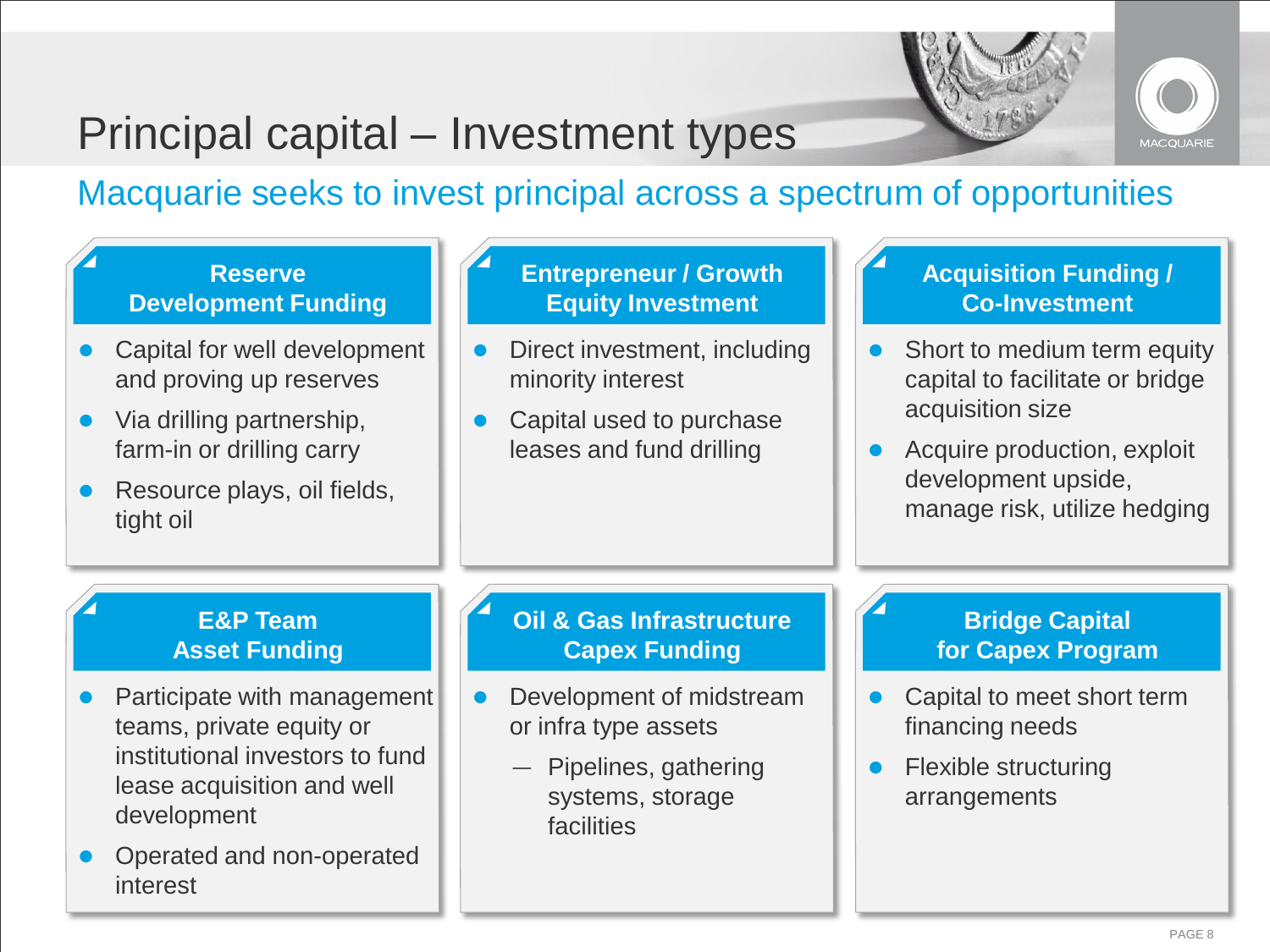



## Principal capital – Investment criteria

**Expertise, Capital, Partnership, Flexibility**

|                               | <b>Typical Investment Criteria</b>                                          |
|-------------------------------|-----------------------------------------------------------------------------|
| <b>Equity Check Size</b>      | $$25 - $150mm$                                                              |
| <b>Industry</b>               | E&P, midstream, oilfield services, infrastructure                           |
| <b>Type</b>                   | • Project / asset and JV financing<br>• Preferred equity<br>• Common equity |
| <b>Return Requirements</b>    | Attractive asset-level fundamentals<br>• Commensurate with risk             |
| <b>Business Profile</b>       | Profitable with asset upside                                                |
| <b>Investment Hold Period</b> | $1 - 4$ years                                                               |
| <b>Position</b>               | Ideally, non-control                                                        |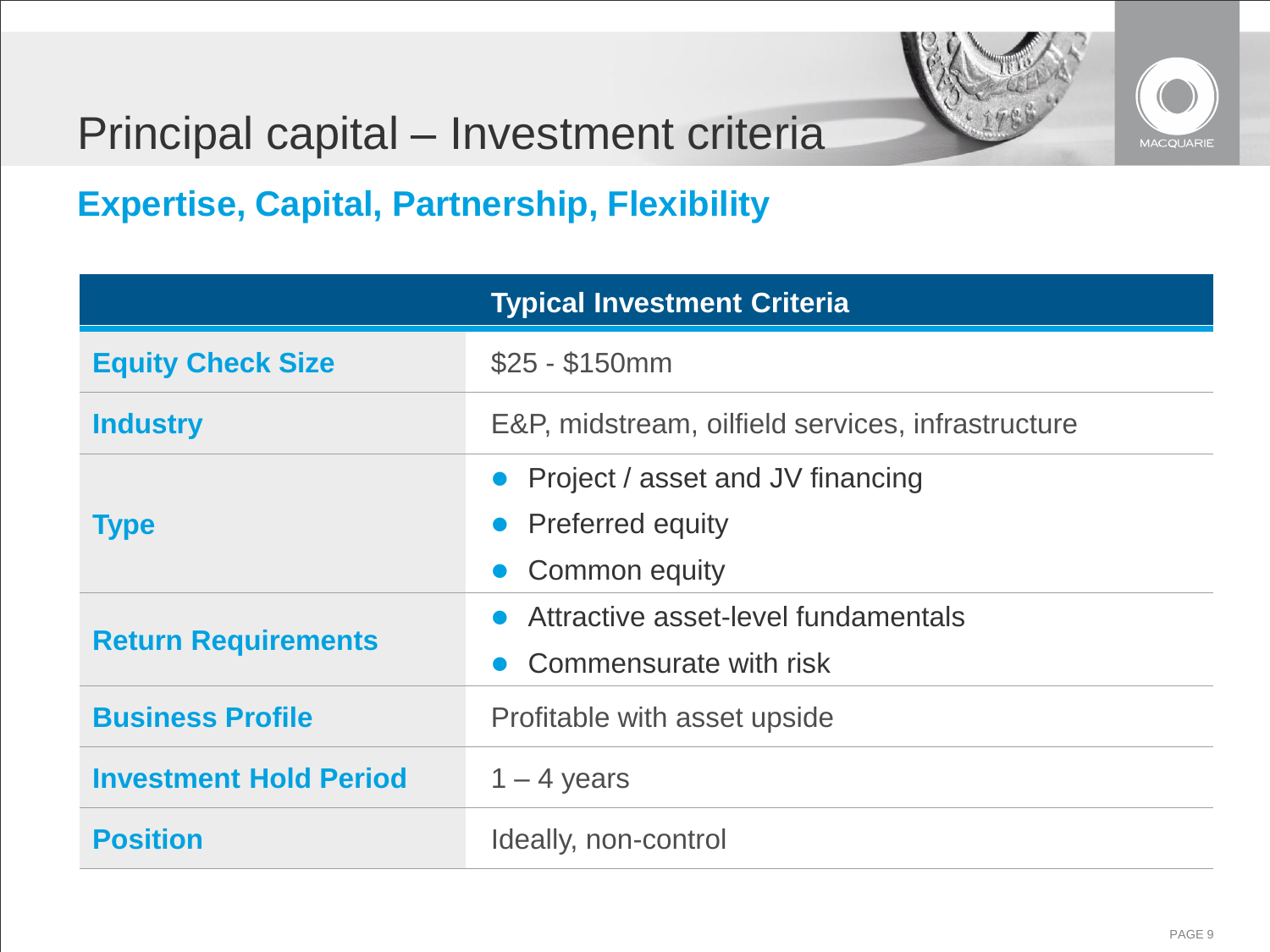

# U.S. E&P funding gap & capital rationing

- Demand for capital continues to increase as companies fund unconventional development global annual unconventional spending expected to increase by 50% by 2016
- Majority of E&P operators outspending operational cash flow: Unable to fund longer term capital requirements
- Large number of development opportunities relative to constrained capital - capital shortage causing rationing and portfolio prioritization
- Stringent allocation to higher returning projects many conventional assets lack funding



### **Increasing unconventional capex (\$B)(1)**



### **Operators outspending cash flow (2) Increasing focus on capital allocation (3)**



Notes: (1) America's New Energy Future: The Unconventional Oil and Gas Revolution and the U.S. Economy," Report by IHS, October 2012; (2) Factset; (3) E&Y Global Confidence Barometer, May 2013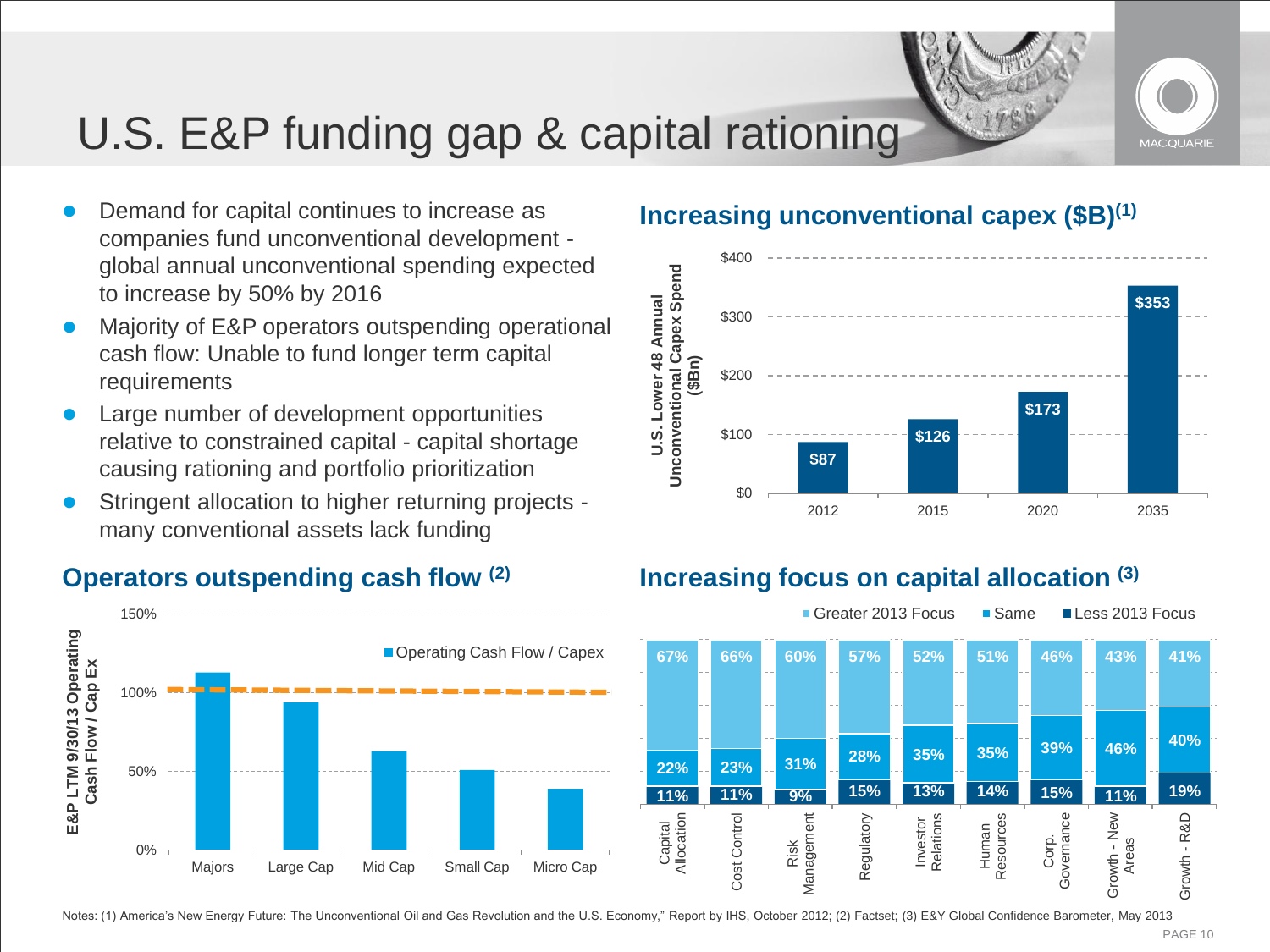# U.S. oil & gas infrastructure development





Investments in U.S. oil & gas takeaway capacity should impact flow constraints and production over time